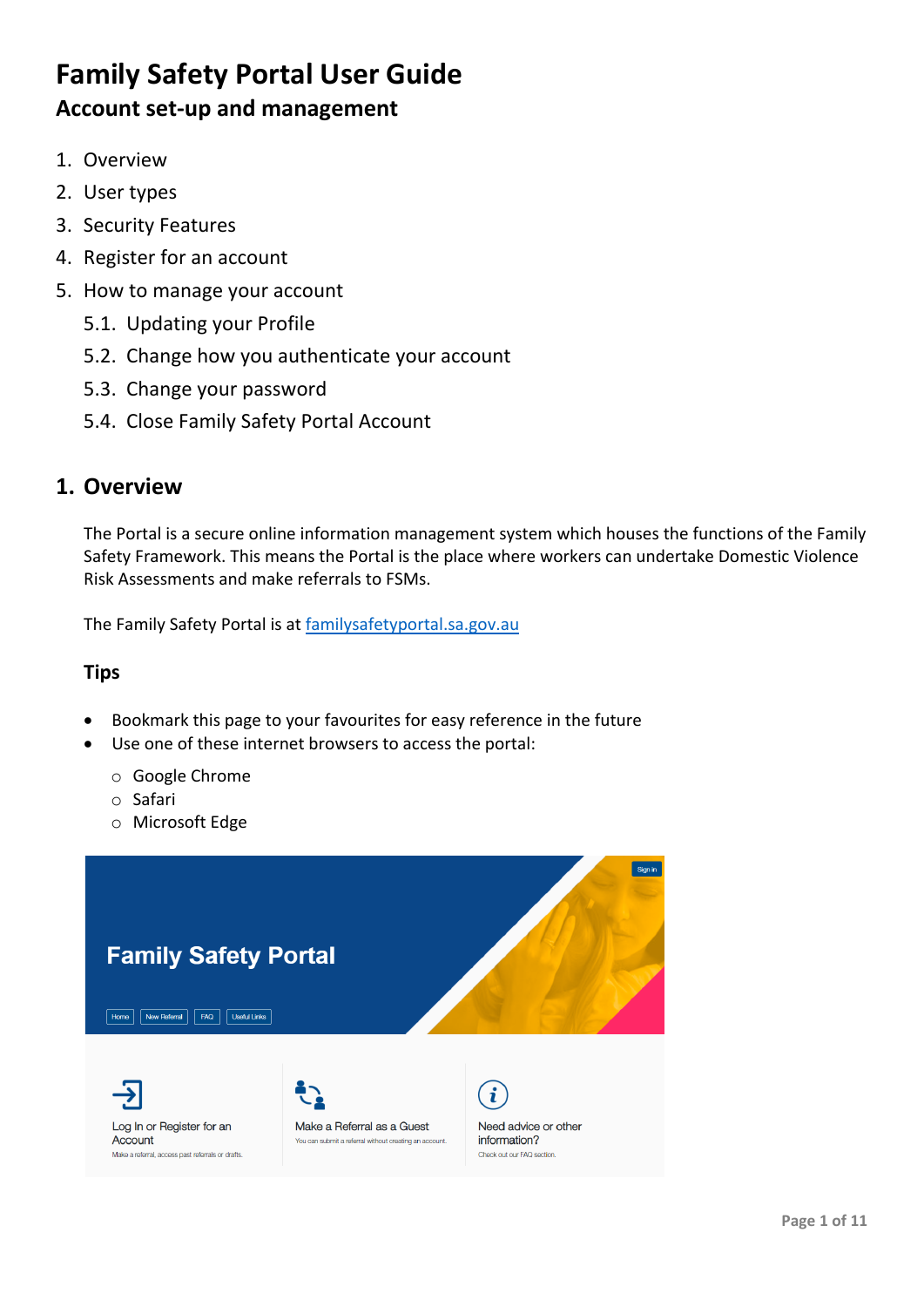# **2. User types**

There are 4 user types

#### **2.1. Guest User**

The Guest user function is designed for infrequent or "one-off" users of the Portal. Guests will have limited functionality but enough to enable them to complete a risk assessment, submit a referral and receive email updates of outcomes.

### **2.2. Registered User**

If you regularly make referrals as part of your work role, it is recommended that you register for an account in the Portal so you can access your draft risk assessments and track submitted referrals and their outcomes.

### **2.3. Family Safety Meeting Representative or Their Proxy User**

Family Safety Meeting representatives must have an account in the Portal for their role on the Family Safety Meeting to access relevant referrals, case information, meeting details and actions.

### **2.4. Family Safety Meeting Chairperson of Their Proxy User**

Family Safety Meeting Chairpersons must have an account in the Portal for their role on the Family Safety Meeting to access relevant referrals, case information, meeting details, meeting actions, and run meetings.

Access to information on the Portal is determined by authorised permissions based on user roles and approved membership on Family Safety Meetings.

If you have any concerns about the level of access you have to information on the Portal get in touch with us by emailing us at [DHSFamilySafetyPortal@sa.gov.au](mailto:DHSFamilySafetyPortal@sa.gov.au)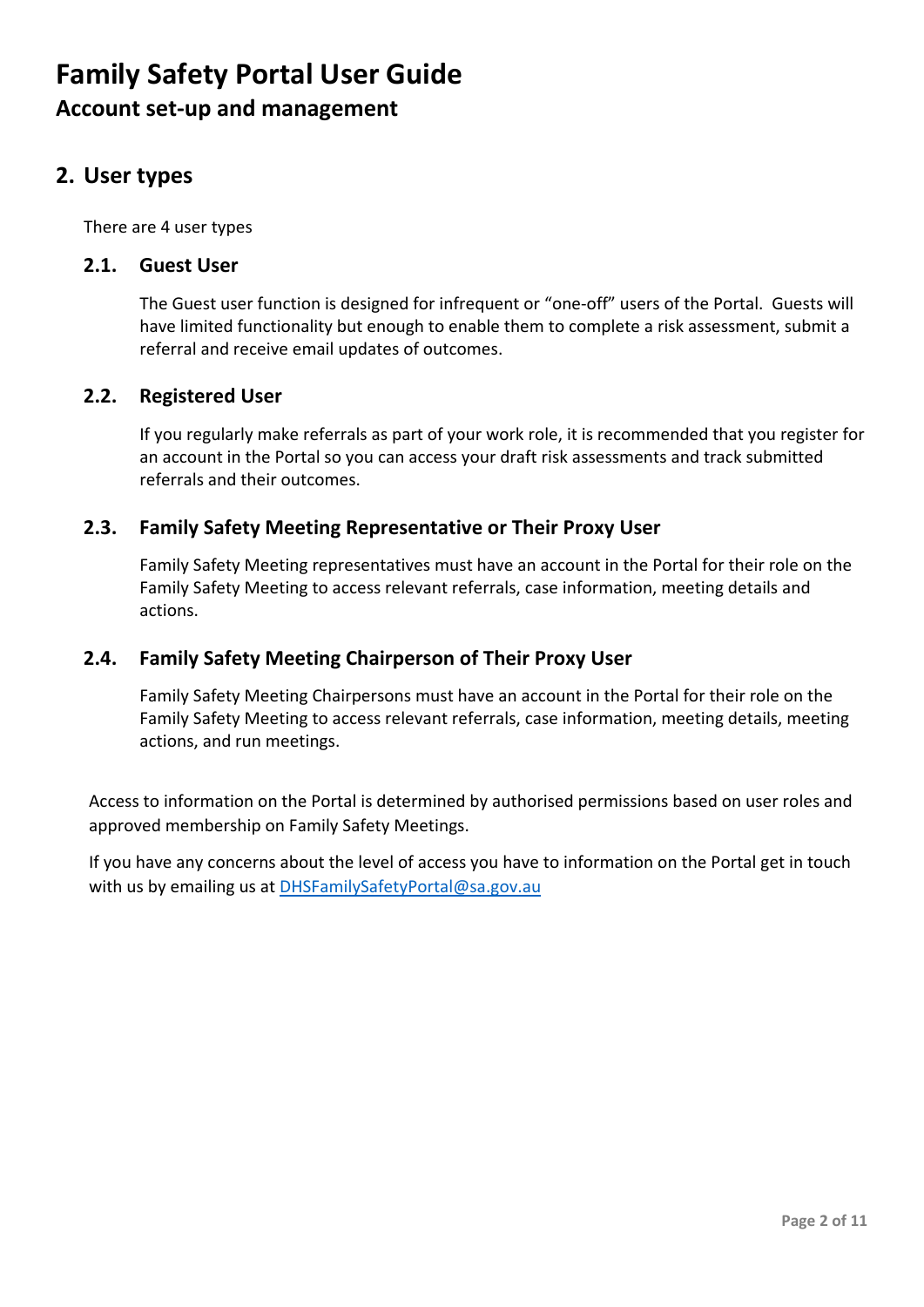# **3. Security Features**

### **3.1. Quick Exit**

There is a Quick Exit button on the top right corner that will close the Portal and take you to the weather website for instant privacy and security in case you are working in a public place.



If you have started a risk assessment it will save your work and send you an email with a link to access the risk assessment so you can complete it later.

### **3.2. Time out function**

- The Portal will time-out after 5 minutes of screen inactivity.
- The Portal will automatically sign you out and return you to the home page.

#### **What happens if I am in the middle of completing a risk assessment or a referral?**

- Any partly completed risk assessments or referrals are saved.
- You'll receive an email letting you know how to get back into the portal and complete them.
- If you're a "Registered User" of the Portal, you can sign back into the portal and find your partly completed form on your dashboard in the "My Referrals" section.

### **3.3. Guest Users**

Guest users making a referral will be prompted for a simple unique phrase to access their referral via a link. In this instance you will need to verify your email address and use CAPTCHA (I am not a robot) to submit your referral.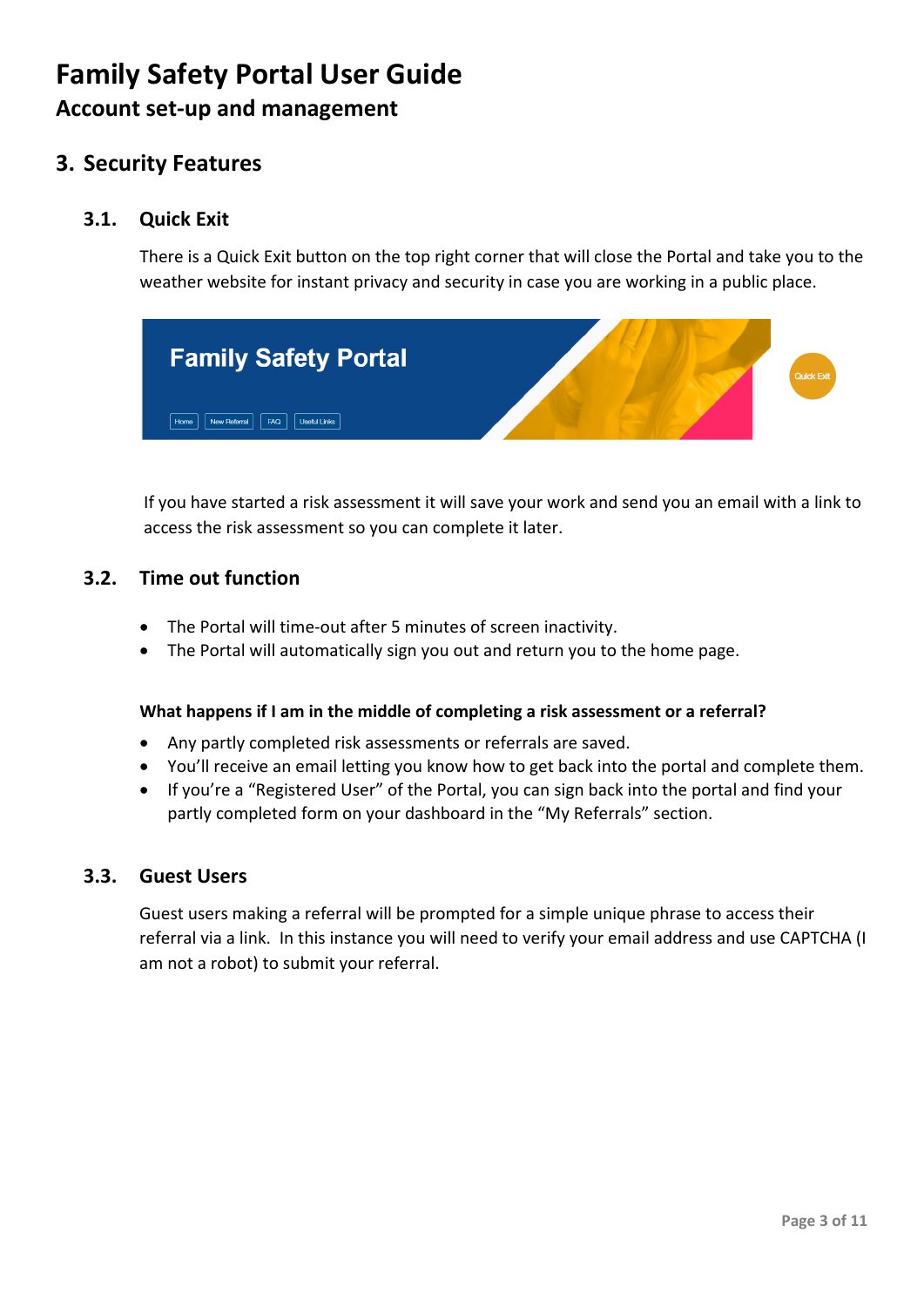## **3.4. Multi-Factor Authentication**

For registered users the Portal is secured with Multi-Factor Authentication so you will need a mobile phone number to register for Multi-Factor Authentication.

You can choose to download the Authenticator App to your phone to get the code or receive a text message with a code.



### **3.5. User Security**

There are important actions you need to take to keep the Portal and sensitive information safe.

- It is essential that you use your work email address, or an email address that only you have access to when on the Portal. This is to ensure the security of personal and sensitive information and that only you have access to what you submitted or need to know. Shared mailboxes or generic accounts are not authorised.
- Registered users must never share sign in details with anyone else.
- Watch out for phishing scams. The Office for Women or Portal generated emails or text messages will never ask you to verify your account details. Don't click on any suspicious links, email the [DHSFamilySafetyPortal@sa.gov.au](mailto:DHSFamilySafetyPortal@sa.gov.au) if you are unsure.
- When you are working on a risk assessment/referral and need to leave your screen unattended, be sure you either save your draft and sign out, or lock your screen (use your keyboard to hold down the Windows key and press L)

| <b>ESC</b><br>, | vo              | A0 | <b>BJO</b>         | Q | 344         | $-21$ | œ      | -- | -                        | ۳<br>ovo | PRISC<br><b>SYSING</b> | PALISE<br>BREAK<br><b>INS</b>             | <b>DEL</b>  |
|-----------------|-----------------|----|--------------------|---|-------------|-------|--------|----|--------------------------|----------|------------------------|-------------------------------------------|-------------|
| AT 12           | 2<br><b>FR3</b> |    | <b>ء</b><br>3<br>4 | š | ۸<br>ı<br>6 | まフ    | ı<br>8 | 9  | ı<br>$\ddot{\mathbf{0}}$ | ۰        | ٠                      | <b>BACK</b><br>SPACE<br>$\leftarrow$      | <b>HOME</b> |
| ×.<br>٠         | Q               | W  | E                  | R |             | Y     | U      |    | $\circ$                  | P        |                        |                                           | <b>PGUP</b> |
| CAPS            | A               | s  | D                  | F | G           | H     | J      | K  | I,                       |          | ٠                      | $\overline{\phantom{m}}$<br><b>ENTER</b>  | <b>PGON</b> |
| O SHIFT         |                 | z  | X                  | c | ٧           | B     | N      | M  |                          | ۶<br>٠   |                        | $O$ SHIFT                                 | <b>END</b>  |
| CTR.            | FN              | Ο  | <b>ALT</b>         | 闽 |             |       |        |    | <b>ALT</b>               | 郾        | <b>CTRL</b>            | $\ddot{\phantom{1}}$<br>$\leftarrow$<br>٠ | →           |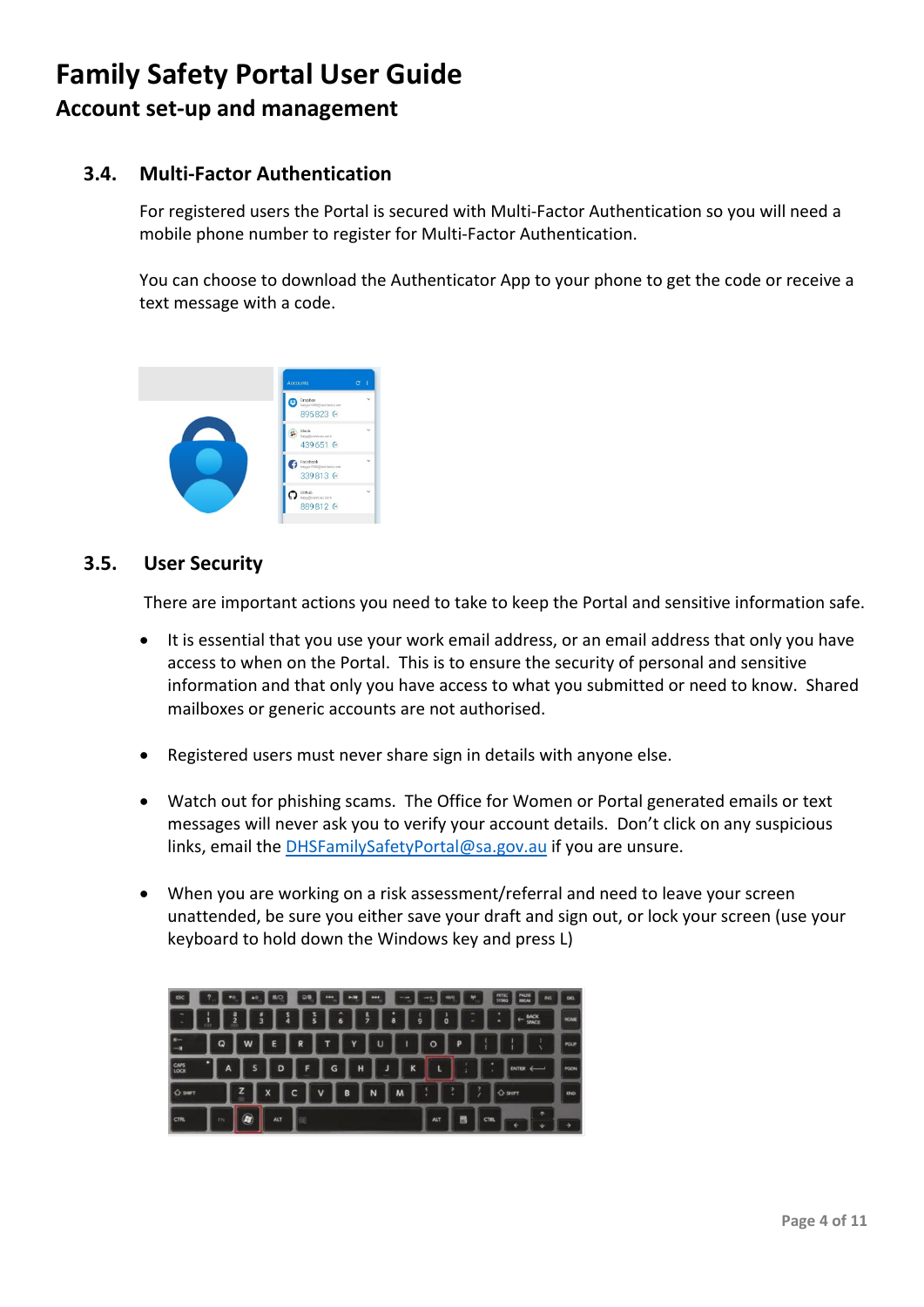# **4. Register for an account**

You will need a **mobile phone** to be able to register an account and sign into the Portal as it requires **Multi-Factor Authentication.**

Click on **Log in or Register for an Account** at [https://familysafetyportal.sa.gov.au/.](https://familysafetyportal.sa.gov.au/)



#### Click on the **sign up now** link

| Sign in with your sign in name     |  |
|------------------------------------|--|
| Sign in name                       |  |
| Password                           |  |
| Forgot your password?              |  |
| Sign in                            |  |
| Don't have an account? Sign up now |  |

Enter your work email address, or the email address you will be using to make referrals. Do not use a personal email address (unless you are a member of the public) unless it is secure and only you have access to it. Do not use shared email addresses linked to generic accounts to ensure privacy of your referral information.

#### Click **Send verification code** button.

| Email Address |                                 |                        |  |
|---------------|---------------------------------|------------------------|--|
|               |                                 | Send verification code |  |
| New Password  |                                 |                        |  |
|               | Confirm New Password            |                        |  |
| SMS           | Preferred Authentication Method |                        |  |
|               | Authenticator app               |                        |  |
|               |                                 | Create                 |  |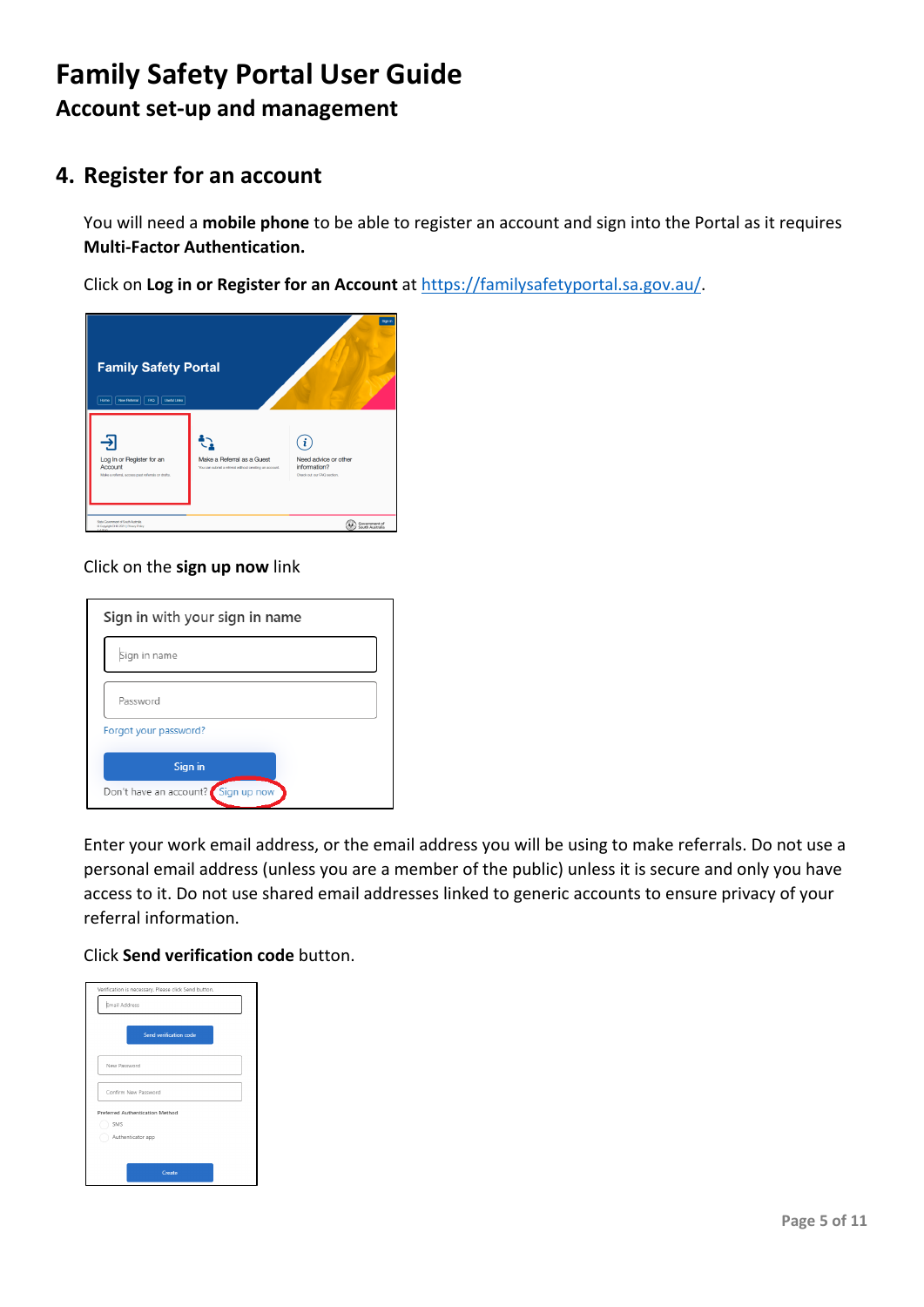Check your email inbox for the verification code. If you didn't receive a code after a few minutes, click the **Send new code** button. Enter the 6-digit code and click the **Verify code** button.



You will be prompted to create a password for your account which meets the following requirements:

8-16 characters, containing 3 out of 4 of the following: Lowercase characters, uppercase characters, digits (0-9), and one or more of the following symbols:  $\omega$  # \$ % ^ & \* - \_ + = [ ] { } | \ : ' , ? / ` ~ " ( ) ; .

Enter the password into both password boxes and then select your **preferred authentication method**.

You can opt to receive an SMS with a code every time you sign into the Portal or download the Microsoft Authenticator App on your phone to get a code.

If you are not familiar with authenticator apps, we suggest you choose SMS as your preferred authentication method. You can change the authentication method in your account settings later if you need.



Once you have chosen your authentication method, click the Create button.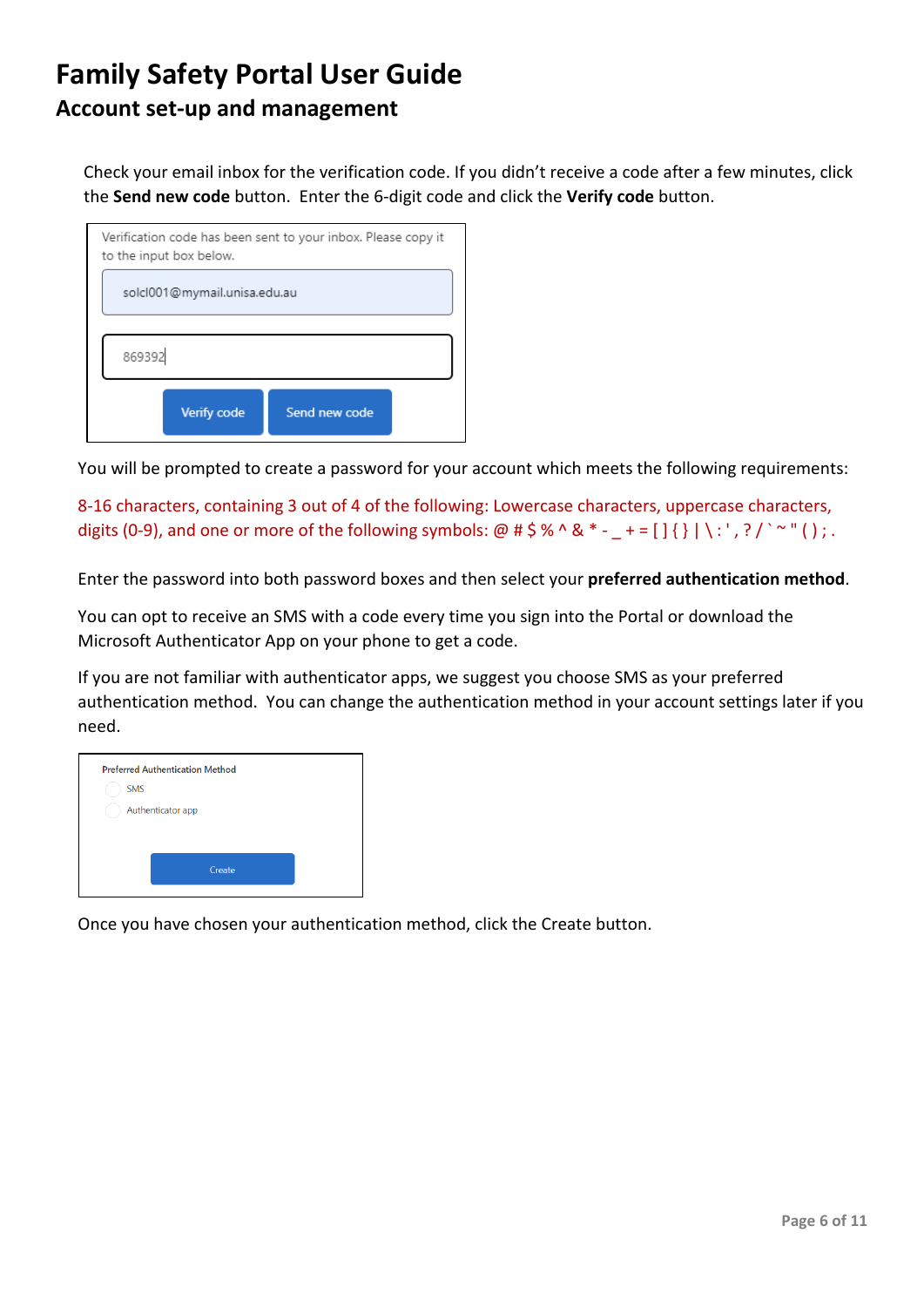Ensure the **country code selected is Australia** and enter your mobile phone number. Click the **send code** button to receive an SMS code.

| Enter a number below that we can send a code via SMS or<br>phone to authenticate you. |
|---------------------------------------------------------------------------------------|
| Country Code                                                                          |
| Australia (+61)                                                                       |
| <b>Phone Number</b>                                                                   |
| 0412345678                                                                            |
| <b>Send Code</b>                                                                      |
| <b>Call Me</b>                                                                        |

Once you receive the code, enter it and click the Verify Code button.

#### **Complete your profile**

- After setting up your Multi Factor Authentication you will then be prompted to complete your profile.
- Complete as much information in your profile as you can.
- If you work for an agency, select to register as **Agency Worker**. Registering as an **Individual** is for members of the public. Note, most referrals to FSMs are from agency workers.
- Providing your **Manager's details** is important in case the FSM has been unable to contact you about your referral and they need information.
- Use the drop down for Agency Name to select your agency. If your agency is not listed, you can type in your agency and click **New Agency**. If you select New Agency, you will be prompted to fill in your agency's email, phone and address details. Use a generic/central email and phone number for your agency where available. Once this form is completed, click **Save**.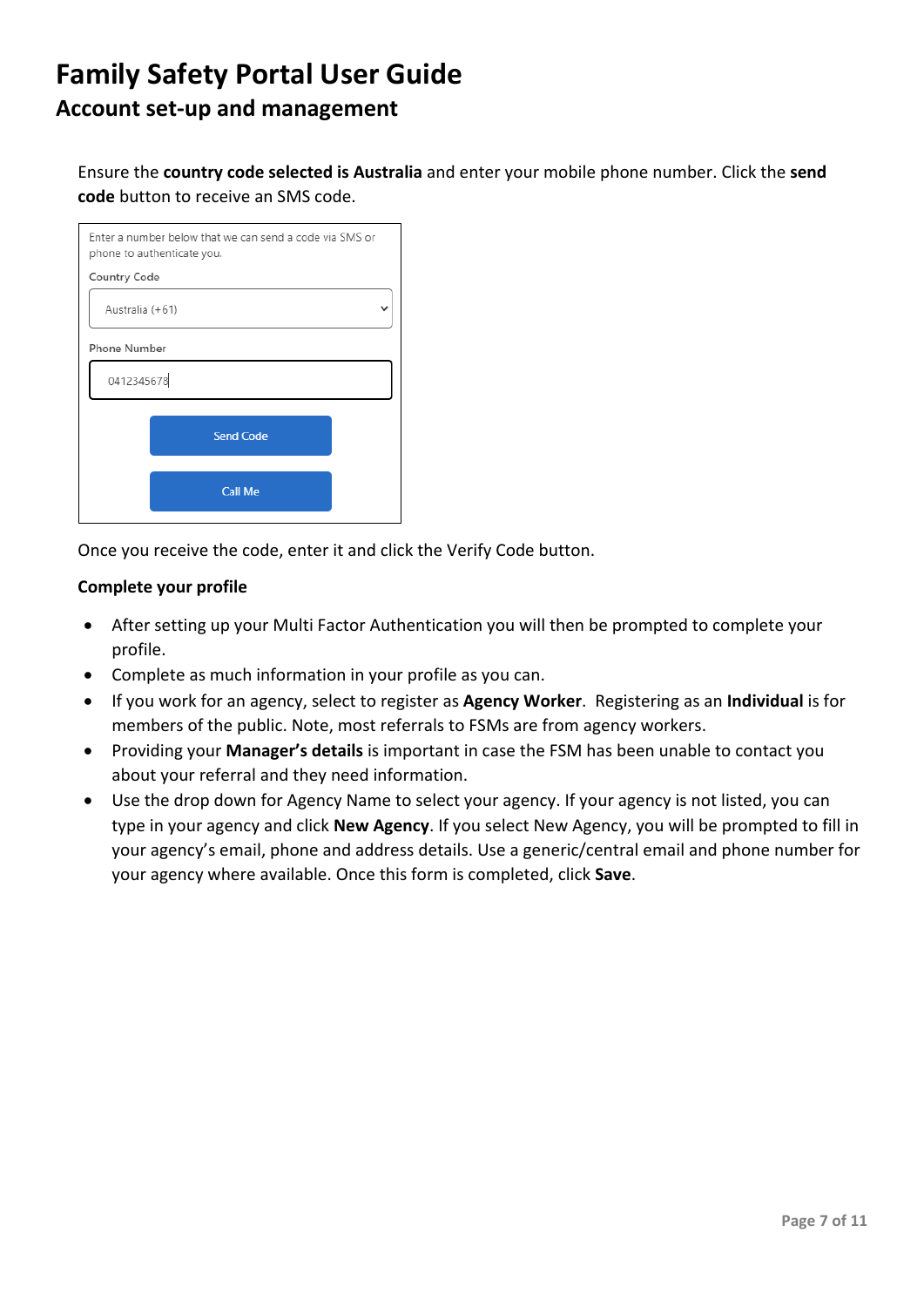|                                                                                                           | <b>Complete Profile</b> |          |
|-----------------------------------------------------------------------------------------------------------|-------------------------|----------|
| Your user profile is currently incomplete. Please complete the information in the form below to continue. |                         |          |
| First Name*                                                                                               | Last Name*              |          |
| Cara                                                                                                      | Solly                   |          |
| Email                                                                                                     | <b>Role Title</b>       |          |
| solcl001@mymail.unisa.edu.au                                                                              | <b>Project Officer</b>  |          |
| Mobile Phone                                                                                              | Phone*                  |          |
|                                                                                                           | 0412345678              |          |
| I registered as an<br><b>Agency Worker</b><br>Individual<br>Agency Name*                                  |                         |          |
| $\mathsf Q$<br>Department for Human Services (Office for Women)                                           | <b>New Agency</b>       |          |
| Your Manager Details                                                                                      |                         |          |
| <b>First Name</b>                                                                                         | <b>Last Name</b>        |          |
| My                                                                                                        | Manager                 |          |
| Email                                                                                                     | Phone                   |          |
| mymanager@sa.gov.au                                                                                       | 0881234567              |          |
|                                                                                                           |                         | Save     |
| <b>Agency Details</b>                                                                                     |                         |          |
| Email                                                                                                     | Phone                   |          |
|                                                                                                           |                         |          |
| Address Line 1                                                                                            |                         |          |
| Address Line 2                                                                                            |                         |          |
| Suburb                                                                                                    | <b>State</b>            | Postcode |
|                                                                                                           | <b>SA</b><br>$\div$     |          |

## You are now a registered user of the Family Safety Portal!

If you need any assistance during the registration process, please email [DHSFamilySafetyPortal@sa.gov.au.](mailto:DHSFamilySafetyPortal@sa.gov.au)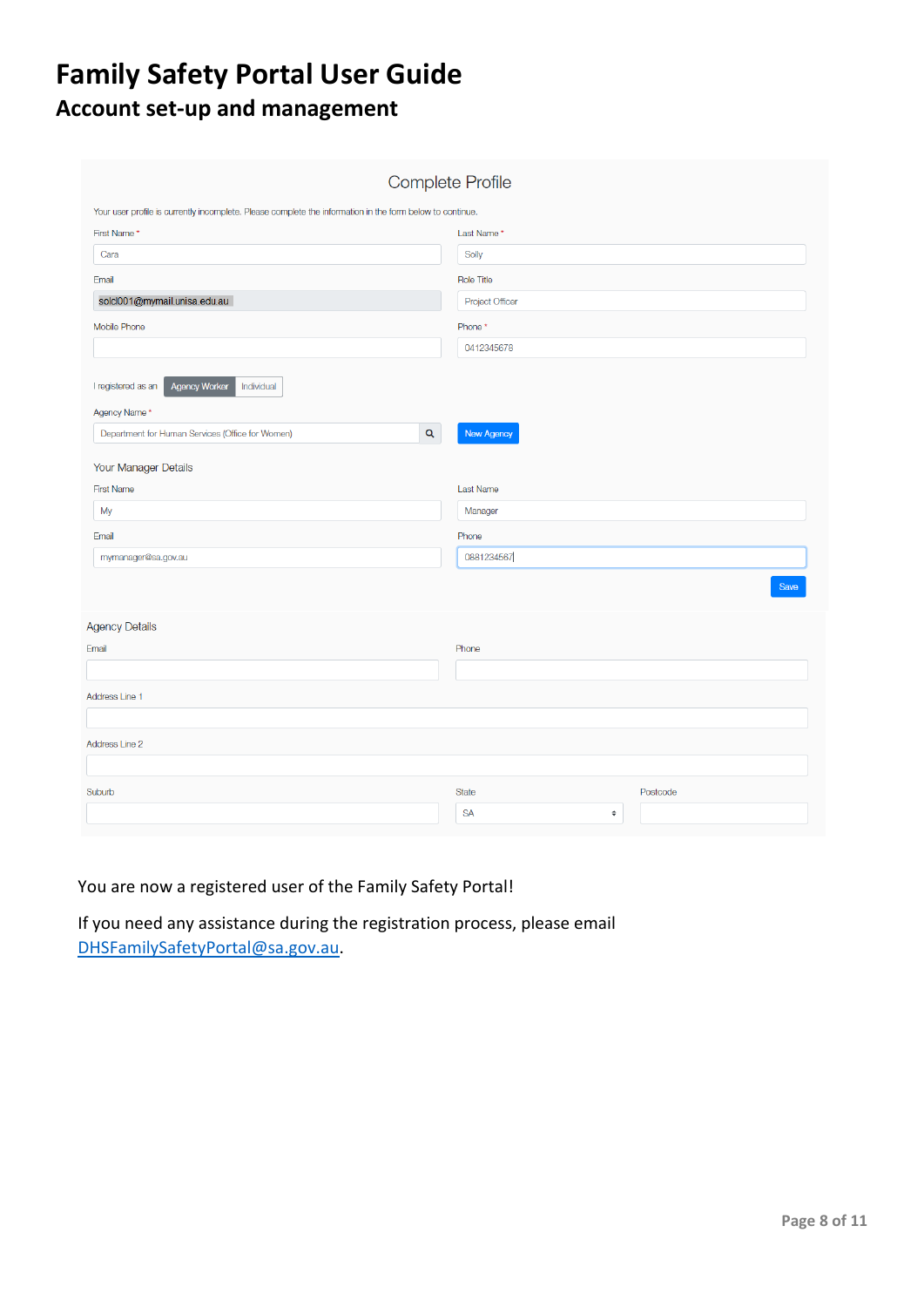# **5. How to manage your account**

To manage your account sign into the Portal and click on your name on the top right of the screen to access My Account.



## **5.1. Updating your profile**

From My Account, click on **My Profile** on the left side navigation menu. Change your details, scroll to the bottom of the page and click the **Save** button. A message will appear on the screen "Your profile has been saved".

### **5.2. Change how you authenticate your account**

You can change your authentication method from receiving an SMS to using the Authenticator app or vice versa. You will need to verify your phone number, either by receiving a code via SMS or using the Call Me option.

If you use the Call Me option, answer your phone and listen to the recorded voice, which will ask you to press the pound key, (the hash key #) to complete the verification.

If you opt for SMS verification enter your code and click the **Verify Code** button.

| We have the following number on record for you. We can<br>send a code via SMS or phone to authenticate you. |  |
|-------------------------------------------------------------------------------------------------------------|--|
| XXX-XXX-3685                                                                                                |  |
| Enter your verification code below, or send a new code                                                      |  |
|                                                                                                             |  |
| <b>Verify Code</b>                                                                                          |  |
|                                                                                                             |  |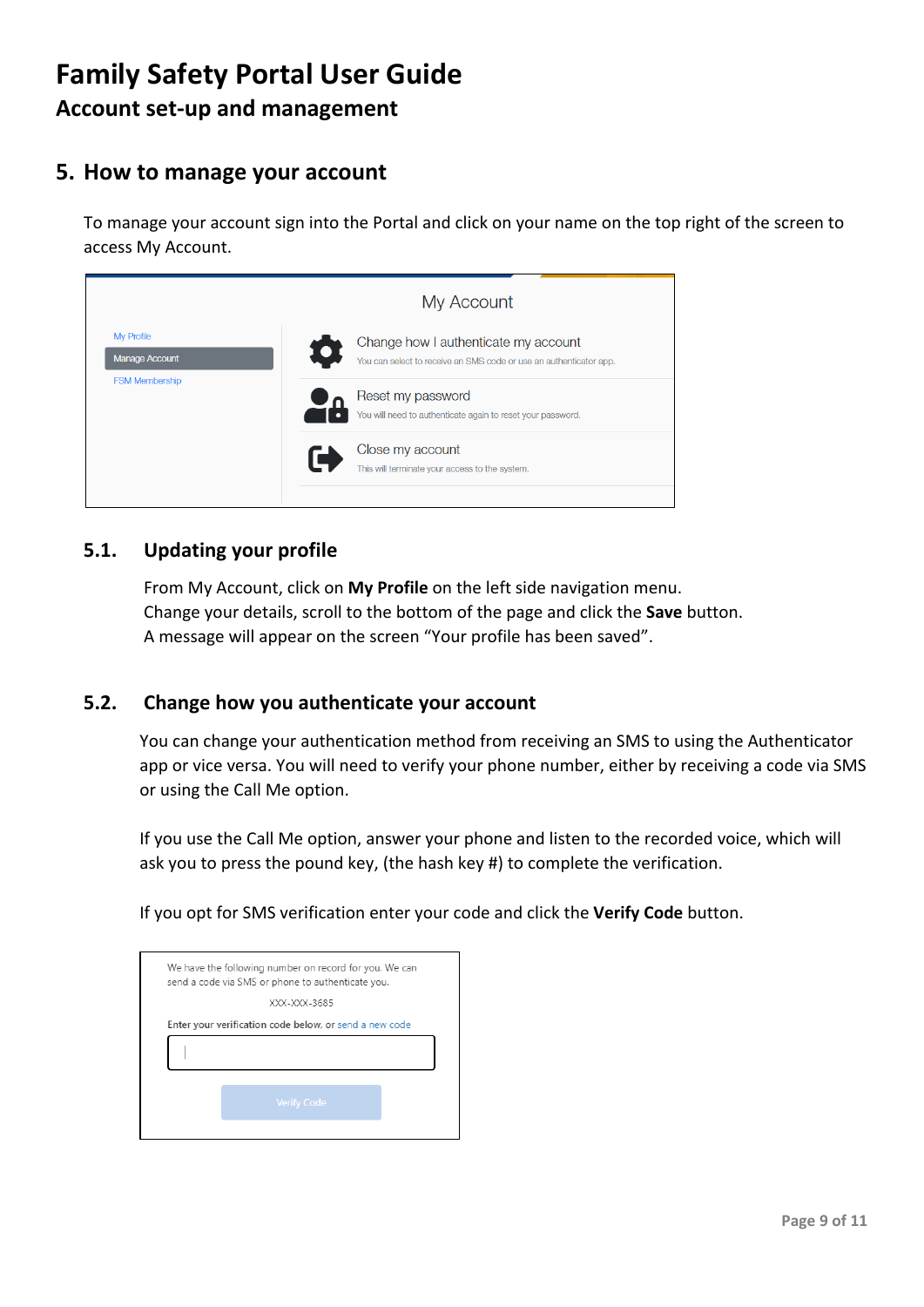If you want to use the Authenticator App, follow the instructions on the screen. You will then be able to enter the code showing under your Office for Women B2C account and can use this method to get a code each time you sign into the Portal.



### **5.3. Change your password**

To change your password sign into the Portal and click on your name in the top right of the screen to access My Account.

Select **Manage Account** on the left navigation menu and select **Reset my password**.

Enter your old password.

Enter your new password which meets the following requirements:

8-16 characters, containing 3 out of 4 of the following: Lowercase characters, uppercase characters, digits (0-9), and one or more of the following symbols: @ # \$ % ^ & \* - \_ + = [ ] { } | \ : ', ? / ` ~ " ( ) ; .

Click **Continue** button.